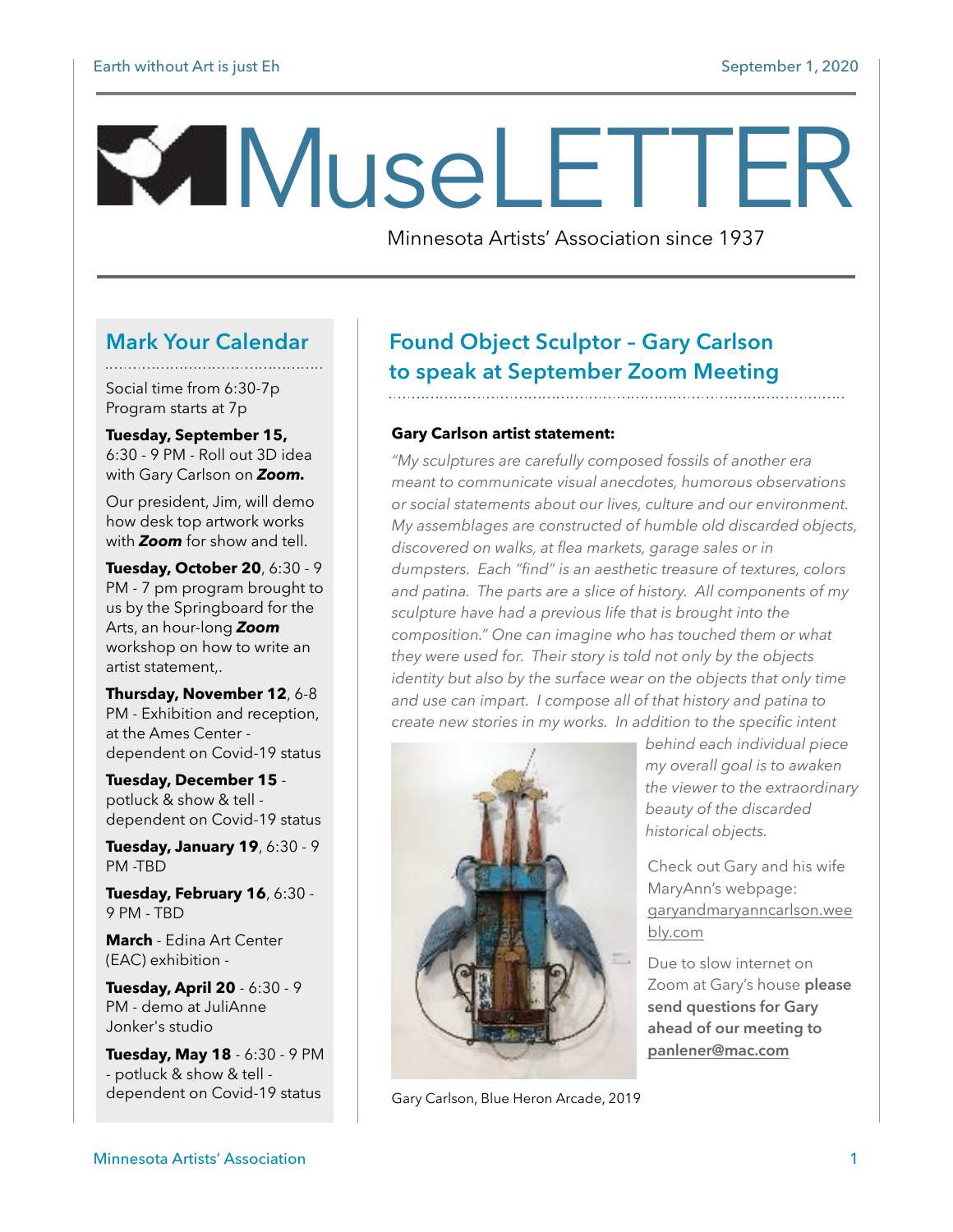### **Mission**

The mission of MAA is to educate, encourage, and inspire visual artists of all mediums and skill levels, offer fellowship and a supportive environment for creativity, and be a vital presence in the community through our programs and exhibitions.

## **Board Members**

President, Jim Geisinger 612-868-7653

Secretary, Ann Sisel (612) 275-0774

Treasurer, Wayne Sisel [sisel001@umn.edu](mailto:sisel001@umn.edu)

Exhibitions, Marjorie Moody 651-644-0068 Co-chair, Shelly Rottenberg

Programs, Position Open, maybe you?

Newsletter, Marie Panlener, 612-741-5206 [panlener@mac.com](mailto:panlener@mac.com)

Website, Shakun Maheshwari 952-476-6475

Board Members at Large Jack O'Leary 952-888-0638 Jeanne Emrich 952-220-5794 Diane Gilbertson

## **Sculptural Inspiration in Film**

From Floating Stone Productions:

*The Cardboard Bernini* examines the work and life of artist James Grashow as he builds a giant cardboard fountain inspired by the work of the famous baroque sculptor Gian Lorenzo Bernini.

James Grashow is an artist who has built—among many other things—giant 15 foot tall fighting men, a city and an ocean using paper mache, fabric, chicken wire and cardboard. More recently, he has begun making sculptures entirely out of corrugated cardboard and twist ties.



Several years ago, while visiting the home of his art dealer, Allan Stone, he stumbled across some of his giant fighting men that had been put outside due to lack of space. They were disintegrating. Although it was deeply painful and shocking for him to see his work like that, it was also surprisingly beautiful. He felt that he was seeing the full arc of his artistic enterprise before him—including its end.

From American Buffalo Pictures:

*California Typewriter* is a documentary portrait of artists, writers, and collectors who remain steadfastly loyal to the typewriter as a tool and muse, featuring Tom Hanks, John Mayer, David McCullough, Sam Shepard, and others. Among this more famous group you'll also meet Jeremy Mayer who sculpts from typewriter parts..

It also movingly documents the struggles of California Typewriter, one of the last standing repair shops in America dedicated to keeping the aging machines clicking.



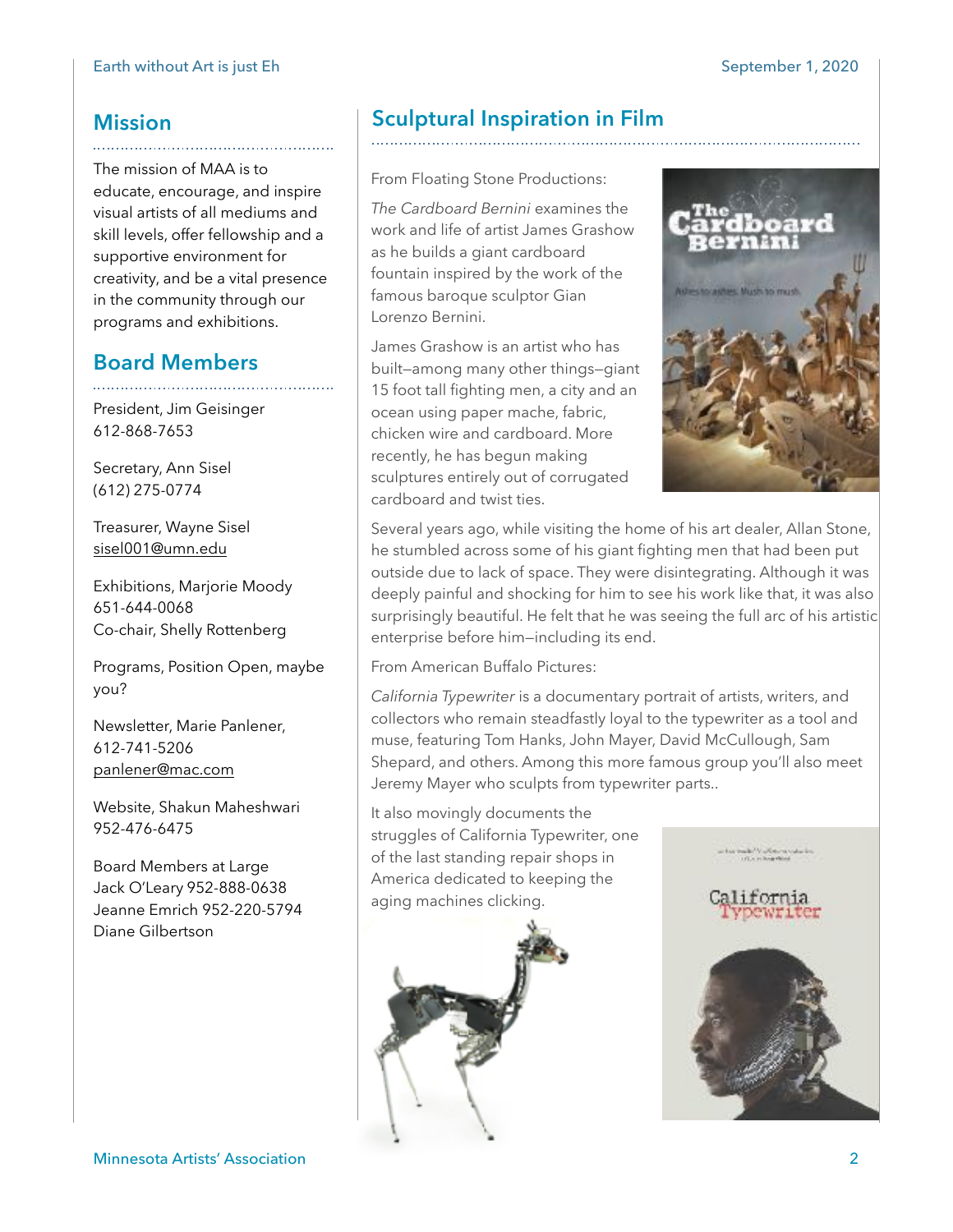### **MAA Awards at the State Fair Fine Arts Exhibit**

The 2020 Minnesota State Fair Fine Arts Exhibit had a somber tone with a noticeable portion of the art reflecting our reality of pandemic isolation and expressions of racial inequality. The atmosphere in the State Fair Fine Arts Show was quietly hot, the "feels like" temperature at that time was 95 degrees, adding to the discomfort was the mandatory mask wearing rule and those don't help you stay cool. Other safety precautions due to Covid-19 severely



Turtle Found in Trash, Carol A. Strait, Mpls Oil Crayon and Acrylic with Fingers as Rags Class 1 - Oil Acrylic Mixed Media

We liked the simplicity of this dinosaur-like turtle in it's subdued colors against the bold colors of the background. When viewed in person the purple and yellow in the upper left are an impressive color choice. The description tag states the artist used fingers as rags and we appreciated how that added to the gestural application of the pigment. The turtle displays energy and dignity after its stay in the trash.

limited the capacity of the building which gave full viewing capacity to the team. No more waiting for the line to move on to get a view of the art, no crowds in sight.

It didn't take long for the group (Wayne Sisel, Treasurer; Ann Sisel, secretary; Marie Panlener, Newsletter) to select the winners of the two MAA Awards.



Eternal Kingz, Ryan T. Miller, St. Paul Mechanical Pencil on Paper Class 4 - Drawings/Pastel

This drawing was on paper which was torn on one side, the frame didn't do anything to enhance the art and there was no mat. Despite this poor presentation we all agreed that the quality of this drawing, an important and sometimes overlooked medium, was excellent. The successful composition and active line work portrayed this group so well you could sense their camaraderie.